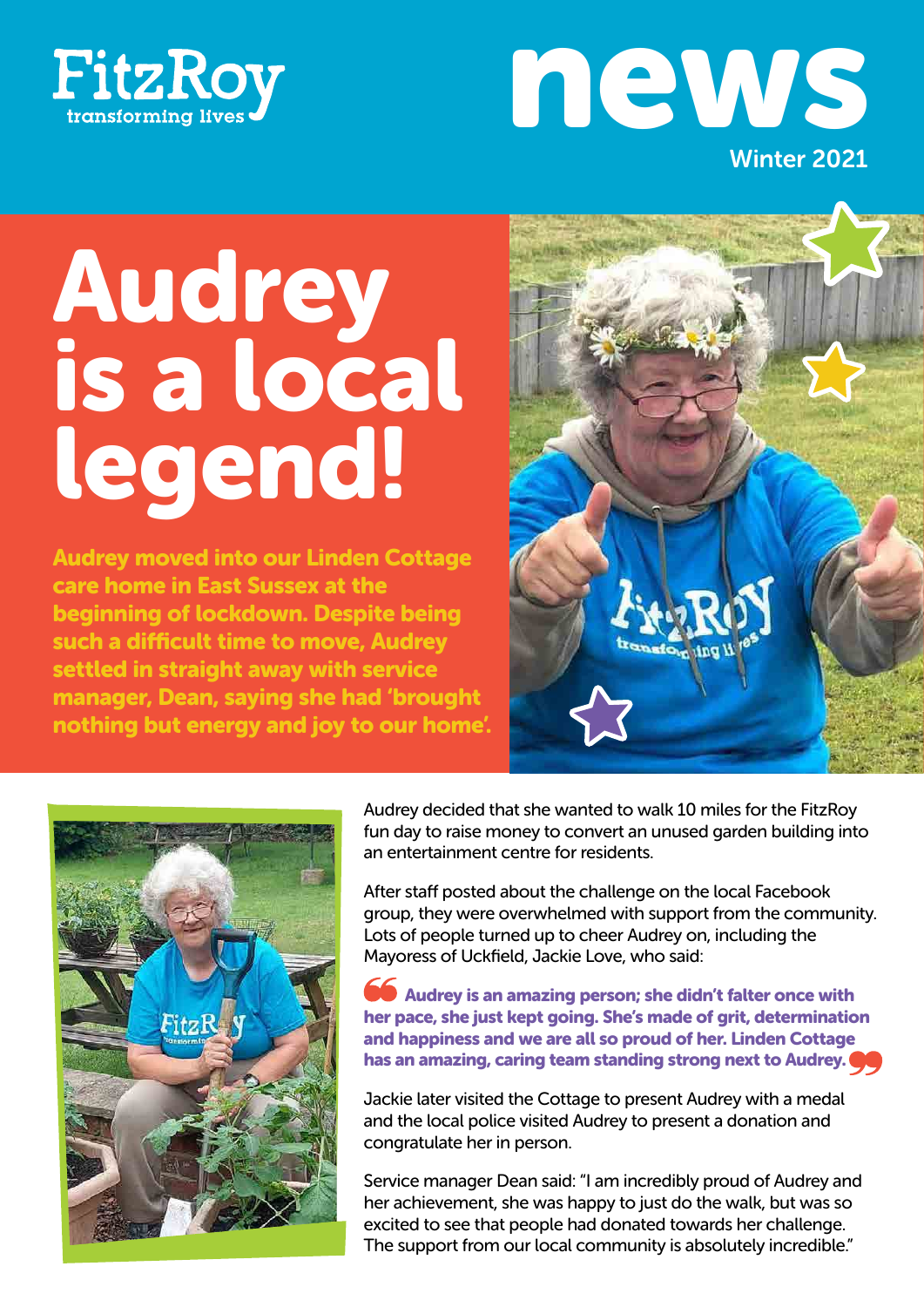# Transforming Lives with Technology

Keith is the life and soul of our Boldshaves East care home in Kent and likes to keep busy and be involved in as many activities as possible.



He has recently started working in the office on Fridays to help with filing and shredding. Despite being very sociable, until recently Keith had a big challenge when communicating with people he didn't know well. He would get very frustrated as new people would struggle to understand him and kept asking him to repeat himself. In one of many examples of assistive technology opening up the world and increasing independence for the people we support, Keith has started using the Voice iTT app. This voice recognition

software helps people with unclear speech to be understood more easily by the people around them. You record words and phrases so the app recognises your voice, then you can use it to do anything from saying 'hello' to ordering food at a restaurant.

Deputy Manager, Michael explained:

 We started using the Voice iTT app with Keith and he took to it so quickly. I was concerned about whether he would enjoy it because it can be a bit repetitive; you have to record phrases quite a few times, but he's been brilliant.

Michael added:

**We have been working on phrases about** what he likes to eat and drink and what he enjoys doing, so he can go out and order his own meal.

Our assistive technology programme is funded by donations so thank you to everyone who supports us by donating and fundraising as we really couldn't do it without you.

## Follow the yellow brick road! plici



Last year we brought you our first ever virtual carol concert; this year we will be bringing you a special premiere of **The Wizard of Oz pantomime** performed by Love4Life members. The screening will include interviews with the stars and highlights from the show. Save the date for **Thursday 16 December** and watch the premiere live with us on our You Tube channel www.youtube.com/c/ FitzRoyUK or catch up later at your leisure. t year we brought you our first e

# We are recruiting

We are always on the lookout for motivated, caring and friendly people to join Team FitzRoy. If you are brave, creative and see the person, we can offer you all the training you need to become an excellent support worker. Whether you are looking to gain skills and experience or you are after a new challenge, find out more at www.fitzroy.org/work-for-us

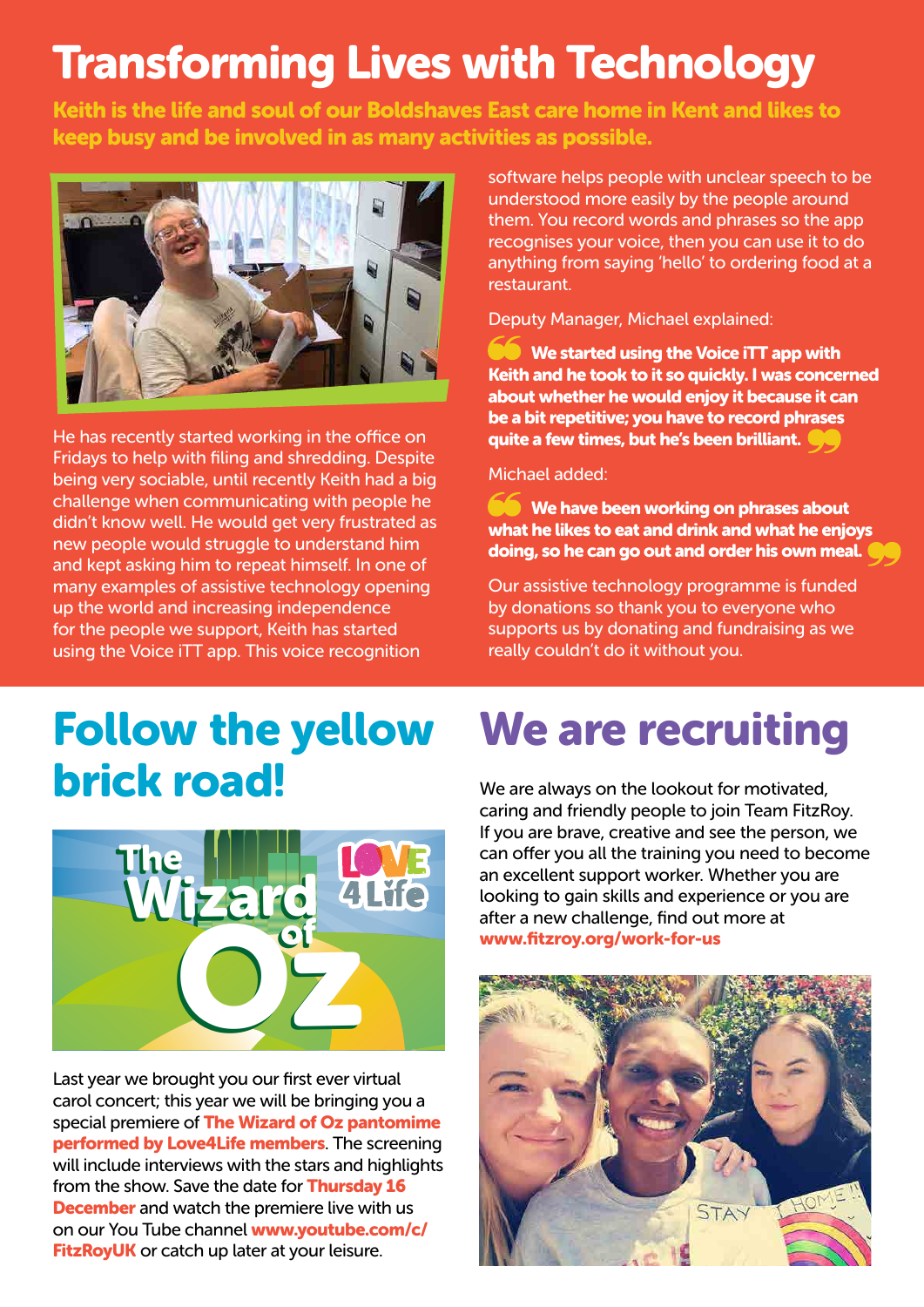# Thank you to our incredible staff

On 17 September, we held our first ever staff thank you day. Our staff have experienced such difficult challenges over the past year and a half, working tirelessly and bravely to ensure the people we support are safe. It felt only right to recognise and honour everything they have done with a special day just for them.

Each service celebrated in their own way from coffee mornings and lunches to street parties, bouncy castles and more!

Trustees, regional managers, and staff from our central support office travelled to different services around the country to hand deliver special certificates and awards.



We were also so touched by the messages of thanks and support that flooded in from families of people we support. This goodwill means the world to us.

**Thank you to the team at Brierwood in** Denmead for looking after my daughter Tina. She is so well cared for by the professional and compassionate staff, I could not wish for anything more. Tina is so happy there. Thank you. **O** Janet

 $\blacksquare$  I wish I could bottle the happiness I felt when I was able to hug my Angie again, who has lived at Dalvington in Malvern for around 30 years. Her family cannot possibly thank all the staff there enough. You are all stars! Audrey





We can't thank the amazing team at Arun Dale enough. They always go the extra mile to ensure Cathryn is safe and well looked after. We can only imagine how difficult it must have been for everyone through lockdown and we are very grateful for everyone's efforts and devotion.  $\bullet$  Debbie, Heather and Chris